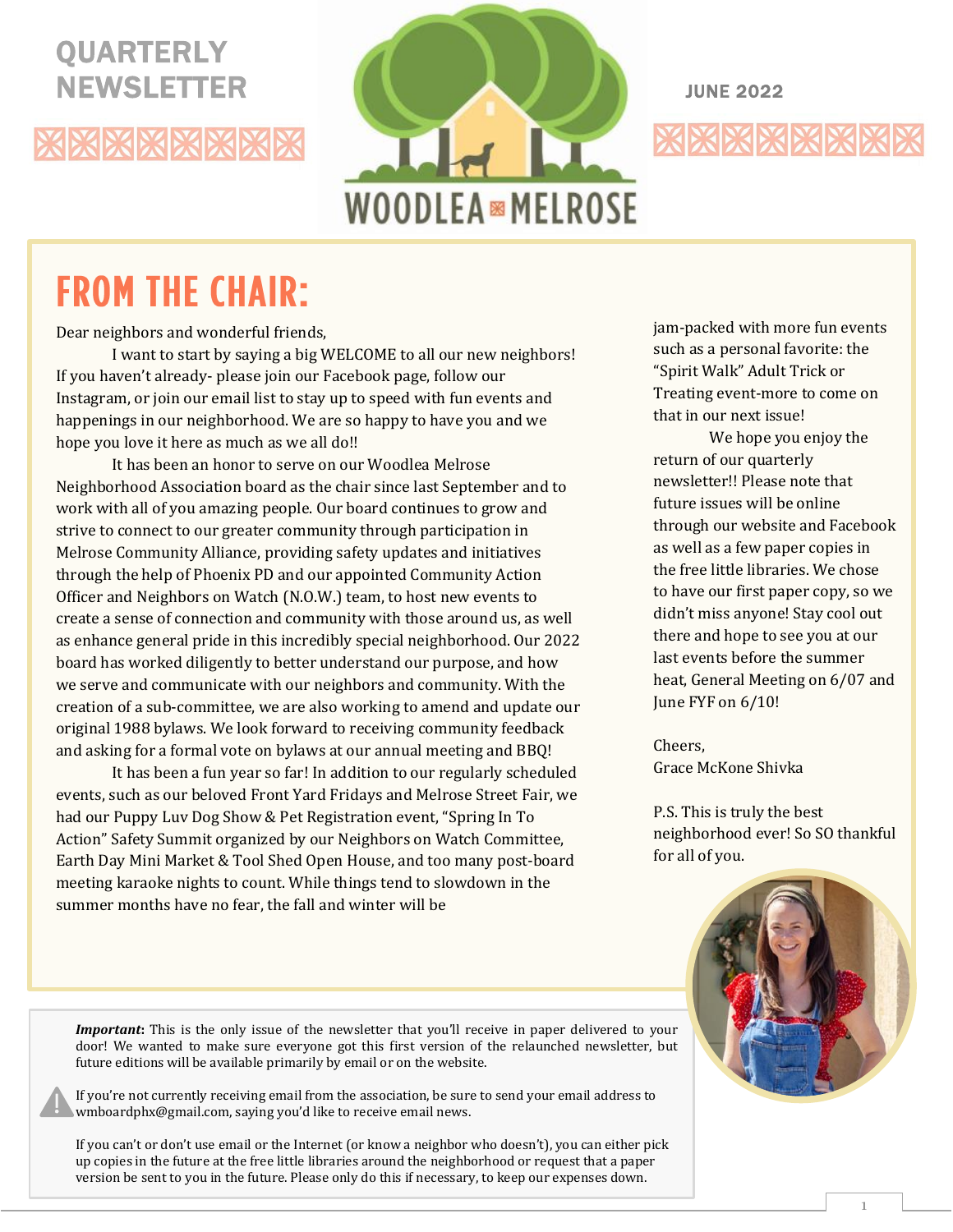

# **MARK YOUR CALENDARS!**

- **Front Yard Friday** June 10th 6:30 pm 9:30 pm 928 W Glenrosa
	- **Bulk Trash Pick Up** Summer-August 6th-15th
	- **Adopt A Street** Summer-August 6th
	- **Book Club** June 26th *The Neighbor's Secret by L. Alison Heller*
	- **WMNA General Meetings** June 7th 7:00 pm - 8:00 pm Sept. 6th 7:00 pm - 8:00 pm *Help enhance Woodlea Melrose! Open to All!*
	- **Upcoming Newsletter Date** October 2022

#### **Important Alert: Front Yard Fridays**

Last September at FYF hosted by Sandy, several neighbors signed up to host a FYF John's computer crashed, and the schedule was lost. Those who signed up please contact John at 541-425-1710 so we can reschedule you as host!

#### **Need tools? Want to save money?**



## **Char's Live**

By Erich Schwald

 $\frac{1}{2}$  | IVE

When news broke Melrose mainstay Char's Has the Blues was closing permanently in 2020, it felt like a body blow for the unique culture that bloom along our little curve. While the past couple of years have provided far more urgent worries than where to grab a cocktail and listen to fantastic live music, they have also illuminated just how important those social and cultural activities are to our human experience. When it was announced that local developers David and Brooklyn Cameron purchased the property and intended to revamp the business as Char's Live, I was cautiously optimistic that they would build something that felt true to the original.

The stage has been moved. Improvements have been made. The parquet dance floor remains. These things all fell to the background when I stepped-in to the compact club shortly after THE Rufus Tillman Experience began their Saturday night set. The tight space was dripping with music, fashion and energy. At that moment, keeping the name Char's didn't feel like a nostalgic nod to a bygone era. It felt like a room full of bobbing heads lost in a medley of classic R&B. I highly encourage you to check it out. Invite me. I'm working on outfits.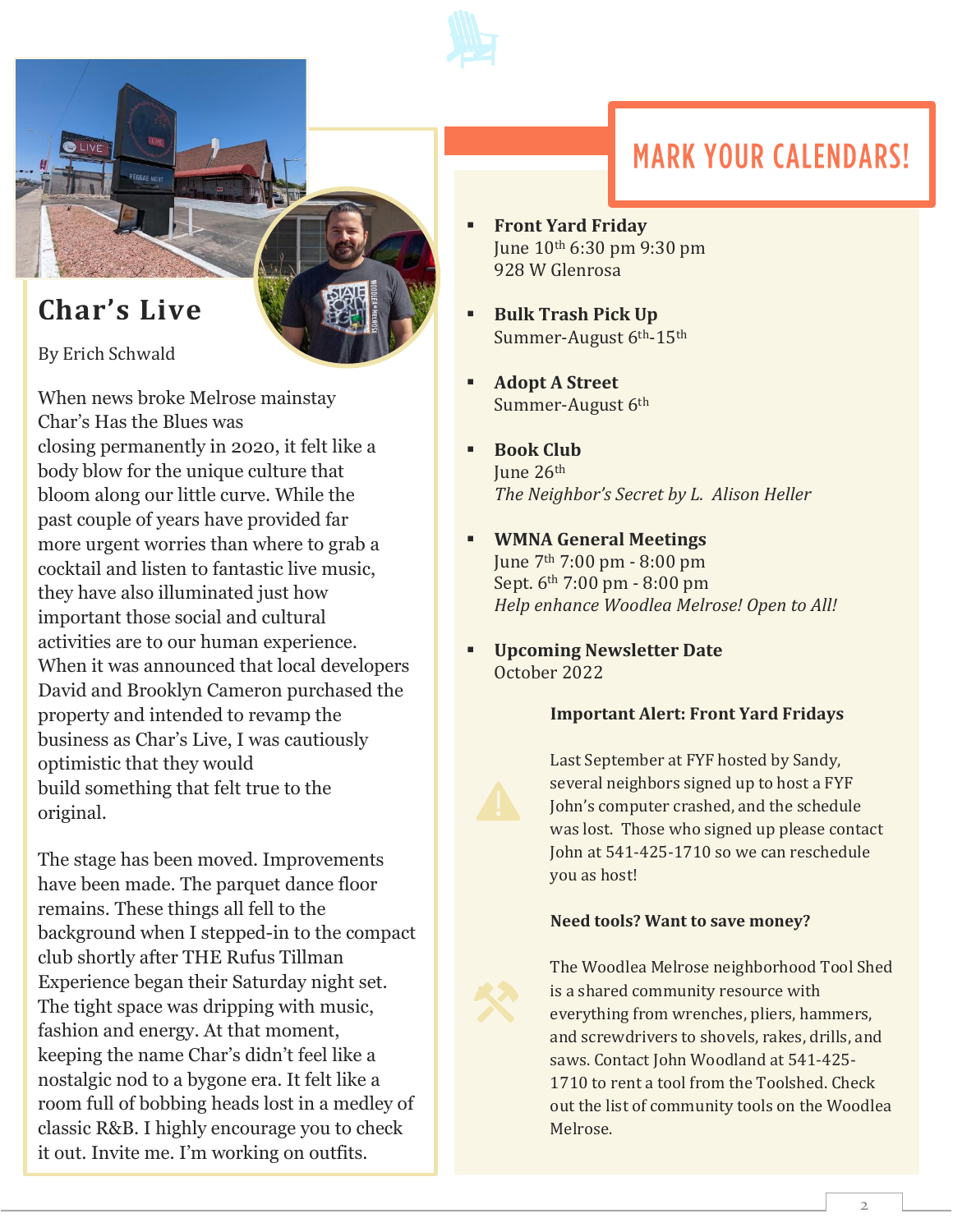### **How I Met Your Neighbor**

#### By Courtnie Hartwigsen & Kelsey Herrett

**Kelsey + Courtnie: Introduce yourself, your cross streets, and when you moved into the neighborhood:**  Hi neighbors, I'm Kelsey! I moved from Atlanta, GA into my Little Ficus-covered abode on the corner of Glenrosa and 13th just over 4 years ago! I keep a full house with my small chihuahua Chichi, two kitties Clawdia and Lucy, chickens Pepper and Rickey, and Tortoise Shelton-John! My name is Courtnie. I live at Heatherbrae and 11th Ave, and I have been a resident of this amazing neighborhood since November 2018. I live with my dog Harpo and have a fabulous grapefruit tree in my yard that I have named Kinky Boots.

**Kelsey: How long have you known Courtnie?**  I met the one and only Courtnie just over three years ago!

**Kelsey: Describe what Courtnie does for a living?**  Courtnie is in commercial architecture sales! She sells fancy solar skylights (Sola-tubes) and some sort of retractable room dividers like you would see in school cafeterias and large projects… and she's really good at her

#### **Courtnie: What does Kelsey do?**

job!

The girl works hard! Even when she's not at work planning big time corporate events, she's planning DIY improvements to her home. She is always on the go!

#### **Courtnie: In your words, tell us about how you two met?**

I want to say that I met Kelsey at the beginning of 2019. She and I connected on the neighborhood Facebook page and began swapping dog sitting. We share the love of travel, and it certainly shows in our schedules.

#### **Kelsey: Anything you'd like to add?**

Just that I'm SO happy she answered my "ad" for a teenage dog sitter, as much as I would have loved to give some kids a paying gig, Courtnie and I's arrangement turned friendship, feels like the absolute jackpot!

#### **Courtnie: If you could describe your friendship in three words what would they be?**

She's my "Insurance Policy." If I have an emergency she is there, as I am for her as well. Her A/C went out while she was out of town. I had an appendectomy. It is such a relief to have that go-to since neither of us have immediate family in the area.

**Kelsey : If you could describe your friendship in three words what would they be?**  Lighthearted, Fun, Dependable

#### **If you called up Courtnie to hang out, what's on the agenda:**

High likelihood of wine on her back patio while our dogs play, and oftentimes those wine nights lead to other shenanigans around the neighborhood, sometimes but not always resulting in trips to the ER.

#### **Courtnie: What do you want people of the neighborhood to know about Kelsey?**

If you don't already know her, say hello! She is friendly, outgoing and trustworthy. She is also a wealth of knowledge when it comes to DIY, nature trips and always amazes me with random types of transportation.

#### **Kelsey: What do you want people of the neighborhood to know about Courtnie?**

Well besides the fact Courtnie is a Damn good time, she is one of the kindest, most gracious people I know. Every time I talk to Courtnie she is playing hostess with the mostess for someone! Whether it's a friend coming to stay for a long weekend, a dinner party she is throwing for her parents, a random night of wine on her back patio, Courtnie loves to host and do things for other people. She never makes you feel like a favor is "too much" and she always has wine flowing - she is the kind of neighbor and friend I aspire to be!

#### **Both of you: What is one piece of advice you would give to other neighbors looking to make friends in the hood?**

Making friends as an 'adult' isn't always easy, especially if you lead a busy life with work and balancing it all, but we seriously have some of the coolest people in this neighborhood, and my suggestion would be to get out of your comfort zone and go out on a limb to ask someone to spend time with you doing something you both enjoy! That's how great friendships start.

The more I get involved, the happier I have become. Pick an event that peaks your interest, you won't be disappointed and I bet you won't stop there!